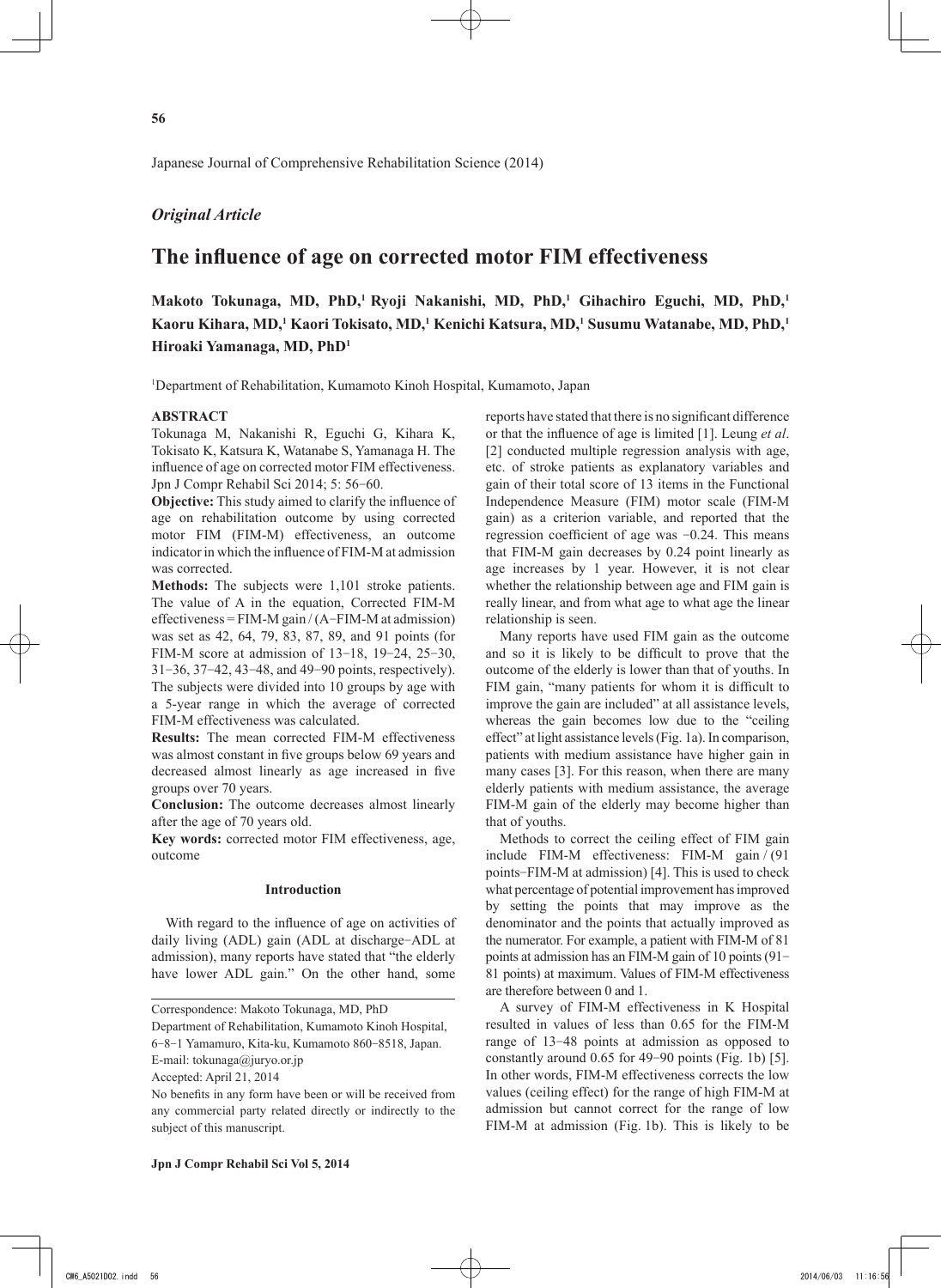

**Figure 1.** The association between motor FIM score at admission and motor FIM gain (a), motor FIM effectiveness (b), and corrected motor FIM effectiveness (c). FIM, Functional Independence Measure. A is the parameter from the following equation: Motor FIM effectiveness = motor FIM gain / (A-motor FIM at admission). Fig. 1 of reference [5] was quoted after partial revision.

because of a small number of patients whose FIM-M gain improves to 73-78 points (91 minus 13-18 points) in reality, even though it is possible in theory that among patients with FIM-M of 13-18 points at admission, the values of FIM-M effectiveness are low.

For that reason, Tokunaga *et al*. [5] corrected the constant 91 points in the denominator of FIM-M effectiveness. Specifically, they changed the value of A in FIM-M gain / (A-FIM-M at admission) to 42, 64, 79, 83, 87, 89, and 91 points (in the case of FIM-M of 13-18, 19-24, 25-30, 31-36, 37-42, 43-48, and 49- 90 points at admission, respectively). The value of A in the corrected FIM-M effectiveness indicates the limit to which severely affected patients can improve FIM-M as easily as mildly affected patients can improve FIM-M to 91 points at discharge. The FIM-M effectiveness became constantly around 0.65 even for the range of low FIM-M at admission (13-48 points), showing that "corrected FIM-M effectiveness" can be used as an outcome indicator in which the influence of FIM-M at admission is corrected (Fig. 1c) [5].

This study aimed to clarify the influence of age on the rehabilitation outcome of stroke patients by using "corrected FIM-M effectiveness" as the outcome.

## **Subjects and Methods**

A retrospective epidemiological study was conducted. A total of 1,101 stroke patients who were admitted to Kaifukuki rehabilitation wards in K Hospital between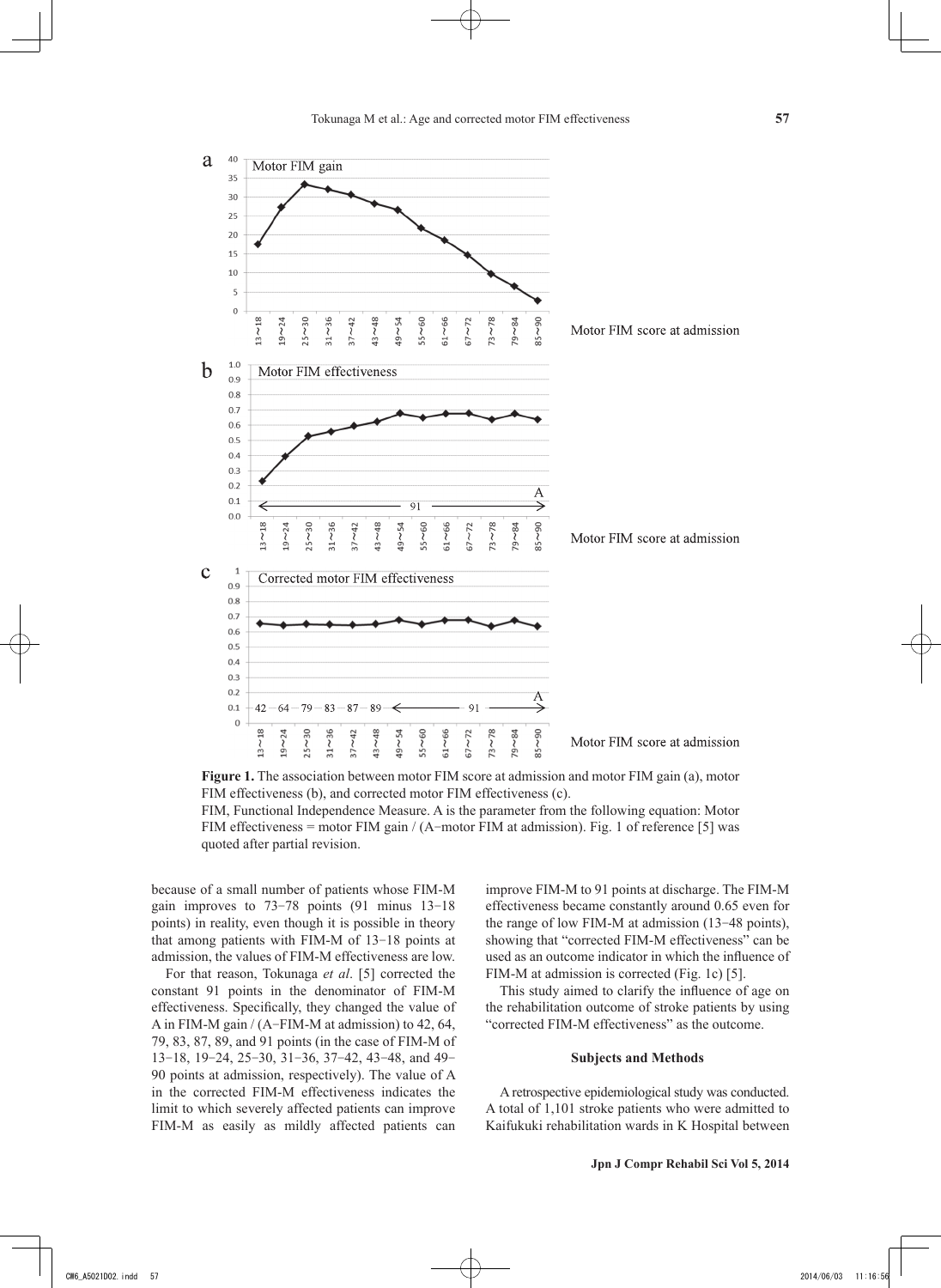April 1, 2008 and July 16, 2013, after undergoing treatment at an acute hospital, were enrolled. The following patients were excluded: those with subarachnoid hemorrhage, those admitted within 7 days or more than 60 days after onset, those who spent less than 14 days or over 180 days in hospital, those who died in hospital, and those with motor FIM score on admission of 91 points or with motor FIM gain of less than 0 point.

All the required items were available from all subjects, with no missing data. Table 1 shows the basic attributes of the 1,101 subjects. Other than a shorter period between onset and admission, the subjects were very similar to those recorded in the national survey of Kaifukuki rehabilitation wards [6].

This study complied with the regulations of the Clinical Research Ethics Committee of the authors' hospital, and was performed with the permission of staff previously designated by the Clinical Research Ethics Committee. All personal information was converted to data, which was handled in such a way that individuals could not be identified. We used FIM version 3 [7].

#### *Study 1: Relationships between age and corrected FIM-M effectiveness*

Corrected FIM-M effectiveness was calculated using the method of Tokunaga *et al*. [5]. Specifically, the value of A in FIM-M gain / (A-FIM-M at admission) was set at 42, 64, 79, 83, 87, 89, and 91 points (in the case of FIM-M of 13-18, 19-24, 25-30, 31-36, 37-42, 43-48, and 49-90 points at admission, respectively). The ages of the subjects were stratified into 10 groups (below 49, 50-54, 55-59, 60-64, 65-69, 70-74, 75- 79, 80-84, 85-89, and over 90 years) with a 5-year range. In these age-stratified 10 groups, the average of corrected FIM-M effectiveness was calculated.

#### *Study 2: Differences in corrected FIM-M effectiveness among 10 groups divided by age*

The Kruskal-Wallis test was used to assess whether there was a significant difference in corrected FIM-M effectiveness among the 10 groups divided by age. When there was a significant difference, the groups were subjected to multiple comparison using Scheffé's method. A significance level of less than 5% was adopted in both tests.

## *Study 3: Single regression analysis in subjects aged over 70 years*

The range of over 70 years in which the corrected FIM-M effectiveness decreased almost linearly was subjected to single regression analysis (with a significance level of less than 5%) with age and corrected FIM-M effectiveness as explanatory and criterion variables, respectively.

#### **Results**

Figure 2 shows the relationships between age and corrected FIM-M effectiveness. The mean values of the corrected FIM-M effectiveness were almost constant in five groups including the below 49 years group to the 65-69 years group whereas they decreased almost linearly as age increased in the five groups including the 70-74 years group to the over 90 years group. The corrected FIM-M effectiveness of the over 90 years group (0.35 on average) was equivalent to 44% of that of the 65-69 years group (0.79 on average).

Corrected FIM-M effectiveness differed significantly among the 10 groups divided by age (Kruskal-Wallis test,  $p$ <0.001). In the multiple comparison by Scheffé's method, the corrected FIM-M effectiveness of the 75-

**Table 1.** Clinical characteristics of subjects in this study compared with national survey.

|                                          | This study                     | National survey [6]        |
|------------------------------------------|--------------------------------|----------------------------|
| Number of patients                       | 1,101                          | 14,011                     |
| <b>Sex</b>                               | Male 670, female 431           | 56.8% males, 43.2% females |
| Infarction, hemorrhage                   | Infarction 706, hemorrhage 395 |                            |
| Age                                      | $68.9 \pm 13.7$                | 72.0                       |
| Duration of onset of stroke to admission | $21.1 \pm 10.4$                | 36.6                       |
| Length of hospital stay                  | $81.4 \pm 39.9$                | 89.4                       |
| Motor FIM score at admission             | $48.8 \pm 25.6$                |                            |
| Cognitive FIM score at admission         | $22.8 \pm 9.4$                 |                            |
| Total FIM score at admission             | $71.6 \pm 33.0$                | 68.4                       |
| Motor FIM score at discharge             | $67.9 \pm 24.2$                |                            |
| Cognitive FIM score at discharge         | $26.5 \pm 8.4$                 |                            |
| Total FIM score at discharge             | $94.4 \pm 31.4$                | 85.8                       |
| Motor FIM gain                           | $19.1 \pm 15.26$               |                            |
| Cognitive FIM gain                       | $3.7 \pm 4.5$                  |                            |
| Total FIM gain                           | $22.8 \pm 17.9$                | 17.4                       |

FIM, Functional Independence Measure.

Data for this study are expressed as mean  $\pm$  standard deviation, or number of patients.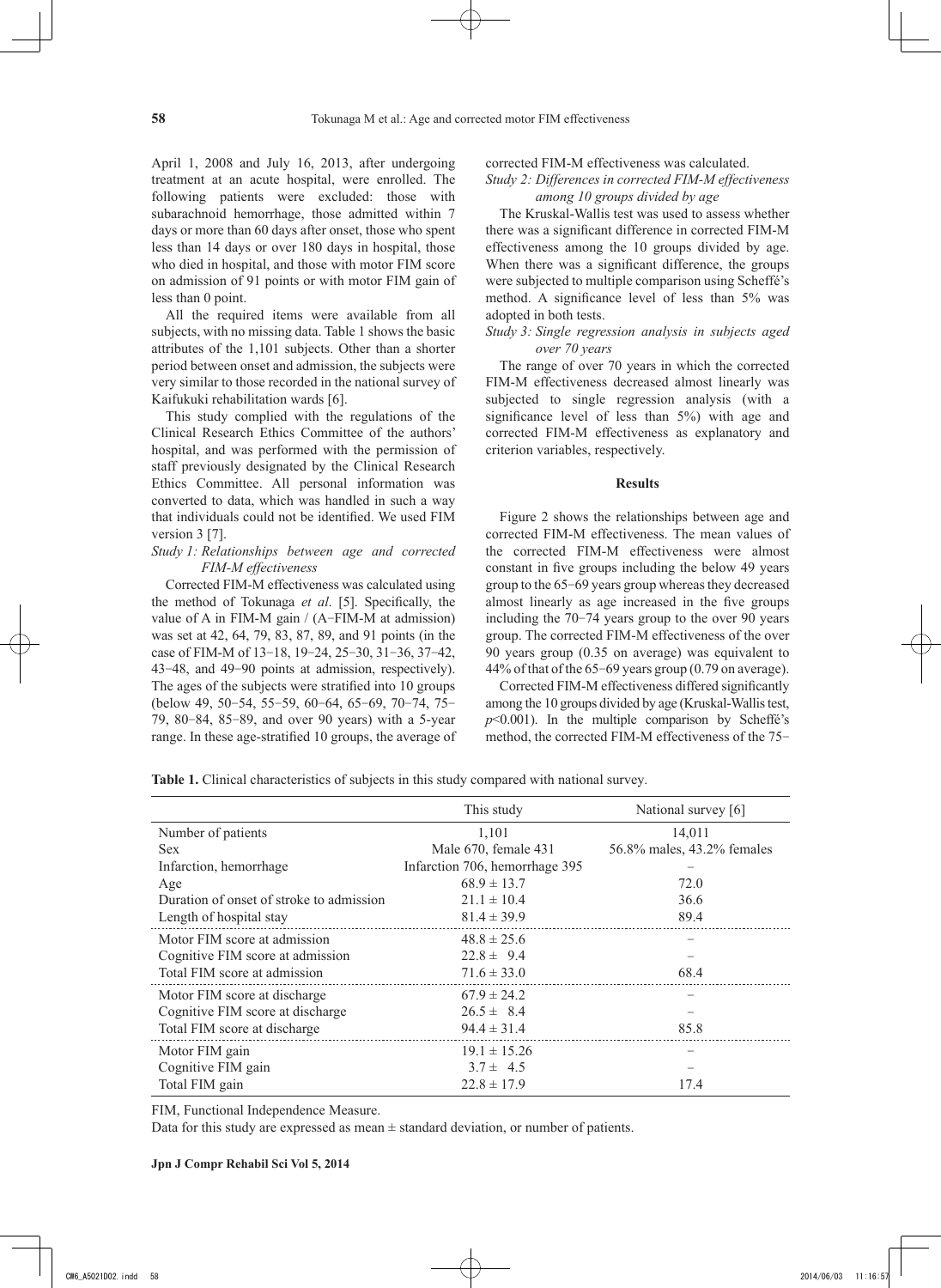

**Figure 2.** Association between age and corrected motor FIM effectiveness. Bar graph: Mean  $\pm$  standard deviation of corrected FIM-M effectiveness in 10 age groups stratified with a 5-year range.

There is a significant difference between  $\triangle$  and  $\bullet$  (Scheffé's *F* test, *p*<0.05).

79, 80-84, 85-89, and over 90 years groups was significantly lower than that of the 65-69 years group (*p*<0.05, Fig. 2). No significant difference in corrected FIM-M effectiveness was detected among the below 49, 50-54, 55-59, 60-64, and 65-69 years groups (Fig. 2).

Single regression analysis with age and corrected FIM-M effectiveness as explanatory and criterion variables (*X* and *Y*), respectively, in the subjects aged over 70 years provided a regression equation  $(Y =$  $-0.0158 \times X + 1.794$  with statistical significance (adjusted coefficient of determination,  $R^2 = 0.064$ , *p*<0.001).

#### **Discussion**

The result of multiple regression analysis is represented by  $Y = a X_1 + b X_2 + c X_3 (X_1 - X_3)$  are explanatory variables whereas  $a - c$  are regression coefficients) supposing a linear relationship between the explanatory  $(X_1 - X_3)$  and criterion  $(Y)$  variables. When age is chosen as an explanatory variable and the regression coefficient is -0.24 [2], it is interpreted as "FIM-M gain decreases by 0.24 point as the age

increases by 1 year". However, it is not clear whether age and FIM-M gain have "a linear relationship" in "all ages". In addition, the FIM-M gain decreasing along with every 1-year increase of age differed depending on the FIM-M at admission as reported by Black-Shaffer *et al*. [1] and Tokunaga *et al*. [8] instead of showing a constant value such as 0.24 point. In the report by Tokunaga *et al*. [8], they surveyed average FIM gain in a total of 24 groups of stroke patients stratified by total FIM score at admission into six subgroups and age into four subgroups. In the case the FIM at admission was 36-53 points, average FIM gain of the below 59 years and the over 80 years groups were 51.8 and 19.7 points, respectively, whereas in the case of 108-126 points, the average FIM gain of those groups were 5.6 and 7.0 points, respectively [8]. Therefore, subjects need to be stratified by age and FIM at admission when using FIM gain as an outcome in the case of surveying the influence of age on the outcome. The more appropriate method would be to use an outcome indicator in which the influence of FIM at admission is corrected rather than using FIM gain as the outcome.

FIM-M effectiveness cannot correct low outcome